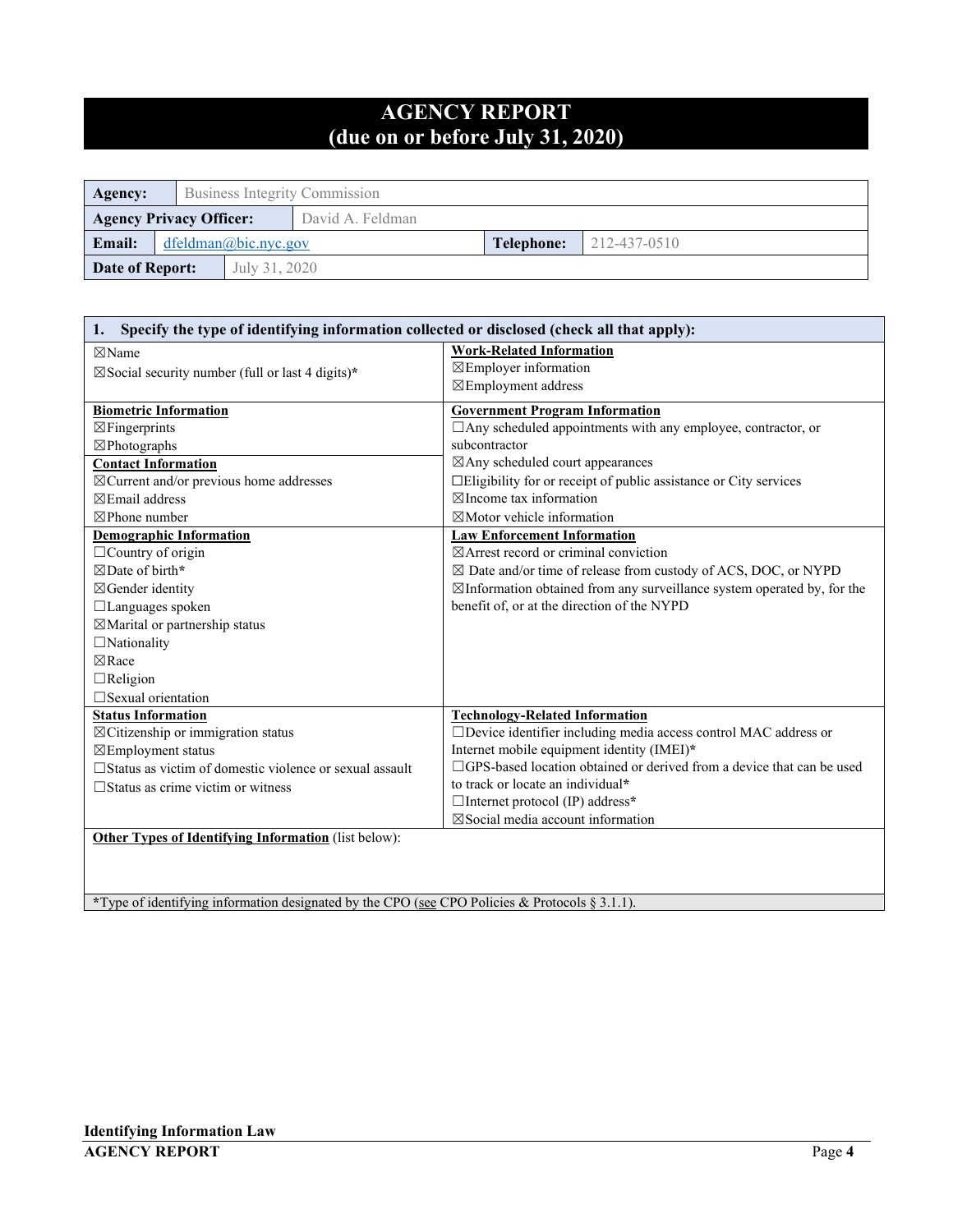### **2. Specify the reasons why collection and retention of identifying information specified above furthers the purpose or mission of your agency.**

BIC is charged with regulating the trade waste removal industry and the wholesale markets in New York City. Among its purposes are to combat the influence of organized crime and prevent its return to those industries. BIC's regulatory framework is the primary means of ensuring that industries once overrun by corruption remain free from organized crime and other criminality. During the most recent biennial period, new legislation relevant to BIC's regulation of the trade waste removal industry has been signed and/or become effective. The new legislation relates to vehicle emissions; environmental, safety and health standards, including traffic safety; labor union registration; and commercial waste zones. To further the Commission's mission, BIC is required by the Administrative Code and the rules promulgated thereunder to collect identifying information from its applicants, licensees and registrants.

The information collected is necessary and vital to further BIC's core mission. For instance, information such as an individual's name, address, and date of birth helps BIC to identify individuals who have a criminal history (which is relevant to BIC's analysis in reviewing an application, though not dispositive), and ensuresthat the wrong person is not being investigated. Further, this information can be transmitted to another law enforcement agency -such as <sup>a</sup> federal, state or local prosecutor's office -in furtherance of BIC's mission, should further criminal investigation be merited. This information is also used in connection with BIC's administrative subpoenas. The information is also important to determine whether or not applicants are being candid on their applications. The Commission requires information about companies' employees and vehicle operators on applications, and BIC must be able to conduct background checks on these individualsto ensure that applicants are providing truthful information and are not violating any applicable laws or regulations.

The information collected is also useful in connection with BIC's safety mission. By requiring a company to disclose everyone who will operate one of its vehicles, BIC can verify that all vehicle operators are duly licensed to operate the proper class of vehicle and can check driving histories. In the event of a collision or other serious event, BIC is able to partner with the NYPD and other law enforcement agencies to determine whether there has been criminal wrongdoing or whether administrative violations are warranted. Registrants and licensees must notify BIC of vehicle and traffic tickets issued to the company or the company's drivers while operating a vehicle on behalf of the company. Licensees, registrants, and applicants must also notify BIC if a vehicle operator's driver's license is suspended or revoked, and must notify BIC if a vehicle used in the course of its business is involved in any crash. When Motor Vehicle Accident (MV-104) or other forms are filed, the company must provide those documents to BIC.

With respect to the City's wholesale markets, part of BIC's regulation is the issuance of photo identification cards to employees in certain markets. In the event of an incident at the markets or an investigation conducted by BIC, it is crucial for the Commission to know who is at these markets every day. The questions the Commission asks on its applications that collect identifying information are required by the NYC Administrative Code and the rules promulgated thereunder and further BIC's mission. This information is routinely collected for the specific purposes of criminal and regulatory investigations and public safety.

Local Law 55 of 2019 provides BIC with authority to register labor unions. Labor unions or organizations representing or seeking to represent employees directly involved in the collection, removal, transportation, or disposal of trade waste materials, must submit an application with BIC every five years. Additionally, each officer of such unions must submit a disclosure form to BIC. The applications collect information such as an individual's name, address, and date of birth. This information helps BIC to identify individuals who have a criminal history and should not be permitted to serve as officers of a BIC-registered labor union or organization.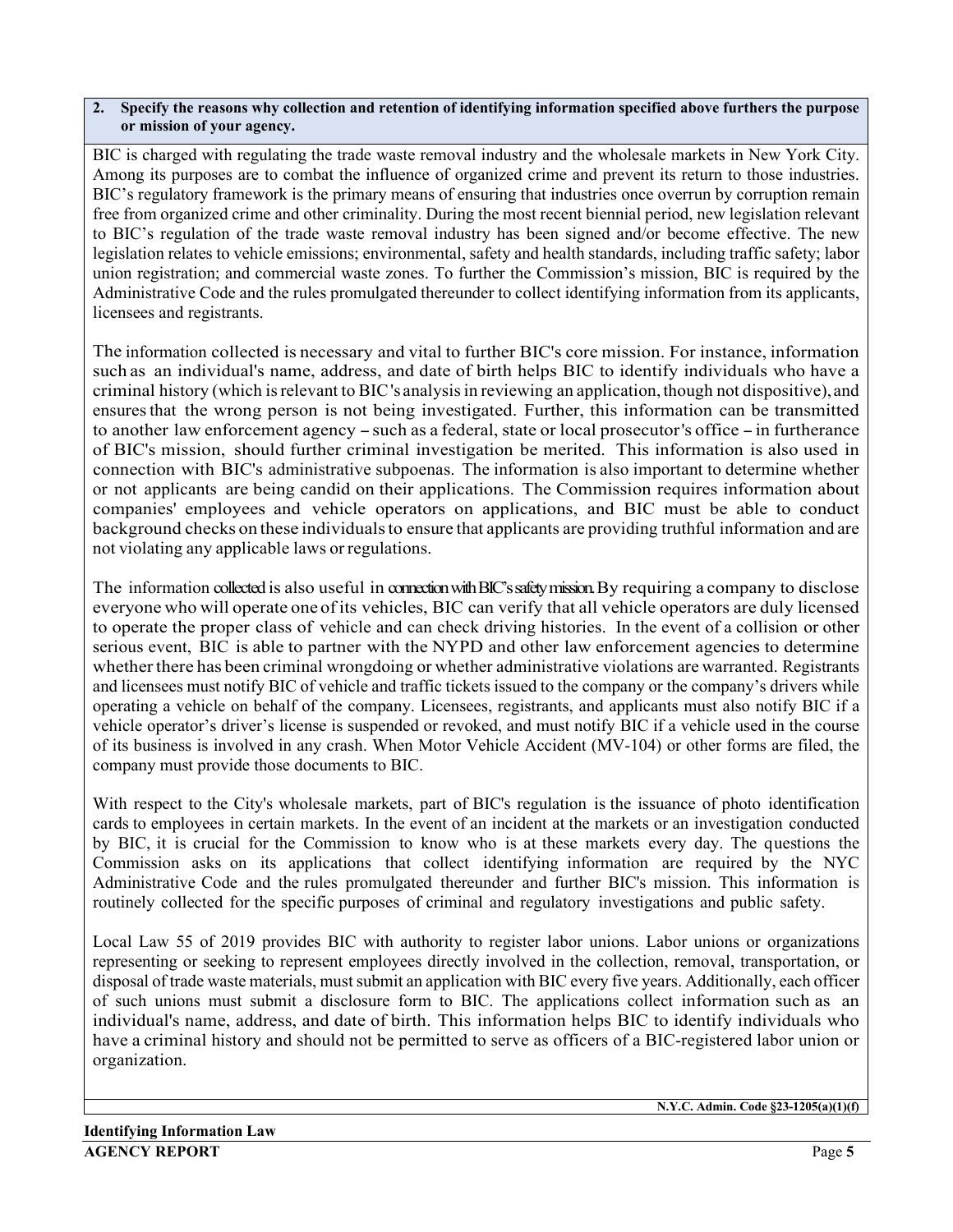| Describe the types of collections and disclosures classified as: (1) pre-approved as "routine," (2) pre-approved as<br>3.<br>routine by APOs of two or more agencies, or (3) approved by the APO on a case-by-case basis. Appendix B of<br>the 2020 Agency Guidance includes detailed examples of routine and non-routine collections and disclosures,<br>with descriptions. |                                                     |  |  |
|------------------------------------------------------------------------------------------------------------------------------------------------------------------------------------------------------------------------------------------------------------------------------------------------------------------------------------------------------------------------------|-----------------------------------------------------|--|--|
| Add additional rows as needed.                                                                                                                                                                                                                                                                                                                                               |                                                     |  |  |
| <b>Describe the Collection or Disclosure</b>                                                                                                                                                                                                                                                                                                                                 | <b>Classification Type</b>                          |  |  |
| Collection of Information Provided by Applicants, Licensees, Registrants and certain                                                                                                                                                                                                                                                                                         | $\boxtimes$ Pre-approved as routine                 |  |  |
| employees                                                                                                                                                                                                                                                                                                                                                                    | $\Box$ Approve as routine by                        |  |  |
|                                                                                                                                                                                                                                                                                                                                                                              | two or more agencies                                |  |  |
|                                                                                                                                                                                                                                                                                                                                                                              | $\Box$ Approved by APO on a                         |  |  |
|                                                                                                                                                                                                                                                                                                                                                                              | case-by-case basis                                  |  |  |
| Review of Transfer Station Applicants                                                                                                                                                                                                                                                                                                                                        | $\boxtimes$ Pre-approved as routine                 |  |  |
|                                                                                                                                                                                                                                                                                                                                                                              | $\Box$ Approve as routine by                        |  |  |
|                                                                                                                                                                                                                                                                                                                                                                              | two or more agencies                                |  |  |
|                                                                                                                                                                                                                                                                                                                                                                              | □ Approved by APO on a                              |  |  |
|                                                                                                                                                                                                                                                                                                                                                                              | case-by-case basis                                  |  |  |
| Collection of Information Obtained by Audit or Accounting Review                                                                                                                                                                                                                                                                                                             | $\boxtimes$ Pre-approved as routine                 |  |  |
|                                                                                                                                                                                                                                                                                                                                                                              | $\Box$ Approve as routine by                        |  |  |
|                                                                                                                                                                                                                                                                                                                                                                              | two or more agencies<br>$\Box$ Approved by APO on a |  |  |
|                                                                                                                                                                                                                                                                                                                                                                              | case-by-case basis                                  |  |  |
|                                                                                                                                                                                                                                                                                                                                                                              |                                                     |  |  |
| Disclosure to Law Enforcement and Local, State, and Federal Agencies                                                                                                                                                                                                                                                                                                         | ⊠Pre-approved as routine                            |  |  |
|                                                                                                                                                                                                                                                                                                                                                                              | ⊠Approve as routine by                              |  |  |
|                                                                                                                                                                                                                                                                                                                                                                              | two or more agencies                                |  |  |
|                                                                                                                                                                                                                                                                                                                                                                              | $\Box$ Approved by APO on a                         |  |  |
|                                                                                                                                                                                                                                                                                                                                                                              | case-by-case basis                                  |  |  |
| Prevention of Fraud, Waste, and Abuse Disclosure                                                                                                                                                                                                                                                                                                                             | ⊠Pre-approved as routine                            |  |  |
|                                                                                                                                                                                                                                                                                                                                                                              | $\Box$ Approve as routine by                        |  |  |
|                                                                                                                                                                                                                                                                                                                                                                              | two or more agencies                                |  |  |
|                                                                                                                                                                                                                                                                                                                                                                              | $\Box$ Approved by APO on a                         |  |  |
| Collections and Disclosures for Records Management                                                                                                                                                                                                                                                                                                                           | case-by-case basis                                  |  |  |
|                                                                                                                                                                                                                                                                                                                                                                              | ⊠Pre-approved as routine                            |  |  |
|                                                                                                                                                                                                                                                                                                                                                                              | $\Box$ Approve as routine by                        |  |  |
|                                                                                                                                                                                                                                                                                                                                                                              | two or more agencies<br>$\Box$ Approved by APO on a |  |  |
|                                                                                                                                                                                                                                                                                                                                                                              | case-by-case basis                                  |  |  |
| Disclosures in Response to Freedom of Information Law Requests                                                                                                                                                                                                                                                                                                               | ⊠Pre-approved as routine                            |  |  |
|                                                                                                                                                                                                                                                                                                                                                                              | $\Box$ Approve as routine by                        |  |  |
|                                                                                                                                                                                                                                                                                                                                                                              | two or more agencies                                |  |  |
|                                                                                                                                                                                                                                                                                                                                                                              | $\Box$ Approved by APO on a                         |  |  |
|                                                                                                                                                                                                                                                                                                                                                                              | case-by-case basis                                  |  |  |
| Disclosure in Litigation                                                                                                                                                                                                                                                                                                                                                     | ⊠Pre-approved as routine                            |  |  |
|                                                                                                                                                                                                                                                                                                                                                                              | $\Box$ Approve as routine by                        |  |  |
|                                                                                                                                                                                                                                                                                                                                                                              | two or more agencies                                |  |  |
|                                                                                                                                                                                                                                                                                                                                                                              | $\Box$ Approved by APO on a                         |  |  |
|                                                                                                                                                                                                                                                                                                                                                                              | case-by-case basis                                  |  |  |
| Disclosures to other City agencies or approved vendors/consultants in connection with                                                                                                                                                                                                                                                                                        | ⊠Pre-approved as routine                            |  |  |
| preparation of reports that directly relate to BIC's purpose and mission                                                                                                                                                                                                                                                                                                     | $\Box$ Approve as routine by                        |  |  |
|                                                                                                                                                                                                                                                                                                                                                                              | two or more agencies                                |  |  |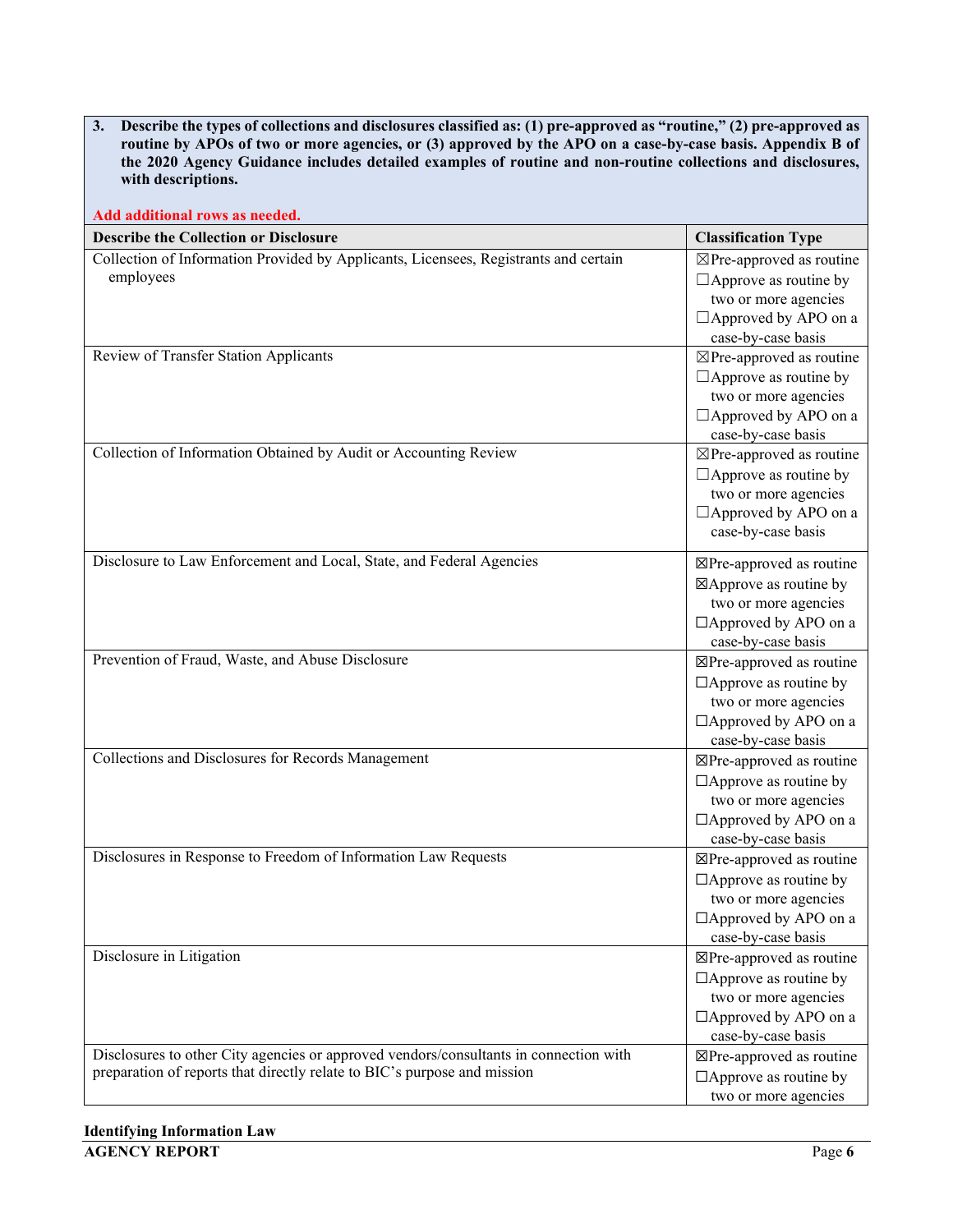|                                                                             | $\Box$ Approved by APO on a<br>case-by-case basis |
|-----------------------------------------------------------------------------|---------------------------------------------------|
| Collections and Disclosures for Human Resources and other Personnel Matters | ⊠Pre-approved as routine                          |
|                                                                             | $\Box$ Approve as routine by                      |
|                                                                             | two or more agencies                              |
|                                                                             | $\Box$ Approved by APO on a                       |
|                                                                             | case-by-case basis                                |
|                                                                             | N.Y.C. Admin. Code §23-1205(1)(b)                 |

**4. If applicable, specify the types of collections and disclosuresthat have been approved by the Chief Privacy Officer as being "in the best interests of the City" which involve any collections and disclosures of identifying information relating to your agency.**

**Add additional rows as needed.**

**Describe Type of Collection or Disclosure**

N/A

**N.Y.C. Admin. Code §23-1202(b)(2)(b); 23-1205(a)(1)(b)**

#### **5. Describe the agency's current policies regarding requests for disclosures from other City agencies, local public authorities or local public benefit corporations, and third parties.**

BIC does not presently have its own written policies in place regarding collection and disclosure of identifying information. The Commission employs the Model Citywide Protocols for Handling Third Party Requests for Information Held by City Agencies, issued as City policy in April 2017 as well as the Citywide Privacy Protection Policies and Protocols of the Chief Privacy Officer, City of New York, dated January 28, 2019.

In BIC's Code of Conduct, 4.9 states, "Employees shall not disclose to any unauthorized person any confidential or proprietary information relating to the agency's records, operations or activities except upon the express approval of a supervisor with the authority to release such information or record."

Per BIC's Employee Handbook, "BIC employee personnel files are maintained by HR and are considered confidential. Personnel file access by current employees will generally be permitted upon request within 20 business days of the request. Managers and supervisors, other than the head of HR and his or her subordinates, may only have access to personnel file information on a need-to-know basis. A manager or supervisor considering the hire of a former employee or the transfer of a current employee may be granted access to the file, or limited parts of it, in accordance with anti-discrimination laws. Personnel files are to be reviewed in the HR department, even by managers and supervisors. Personnel files may not be taken outside the department, even by managers and supervisors. Representatives of government or law enforcement agencies, in the course of their duties, may be allowed access to file information. This decision will be made at the discretion of the Commissioner of BIC, or his/her designee, in response to the employee's request, a valid subpoena or a valid court order."

|    | 6. Do the above policies address access to or use of identifying information by employees,                       |                                                                   | $\boxtimes$ Yes $\Box$ No |  |
|----|------------------------------------------------------------------------------------------------------------------|-------------------------------------------------------------------|---------------------------|--|
|    | contractors, and subcontractors?                                                                                 |                                                                   |                           |  |
|    | 7. If YES, do such policies specify that access to such information must be necessary for the                    |                                                                   | $\Box$ Yes $\boxtimes$ No |  |
|    | performance of their duties?                                                                                     |                                                                   |                           |  |
| 8. | BIC's agency records are stored on the FedRAMP certified cloud-<br>Describe whether the policies are             |                                                                   |                           |  |
|    | based provider, Salesforce. The data is secured from unauthorized<br>implemented in a manner that minimizes      |                                                                   |                           |  |
|    | access by password protection and code verification of user<br>such access to the greatest extent possible       |                                                                   |                           |  |
|    | accounts and security rules (organization-wide sharing, permission<br>while furthering the purpose or mission of |                                                                   |                           |  |
|    | sets, profiles and roles) that determine what fields a user can access<br>the agency.                            |                                                                   |                           |  |
|    |                                                                                                                  | and see throughout the system. Additionally, user access auditing |                           |  |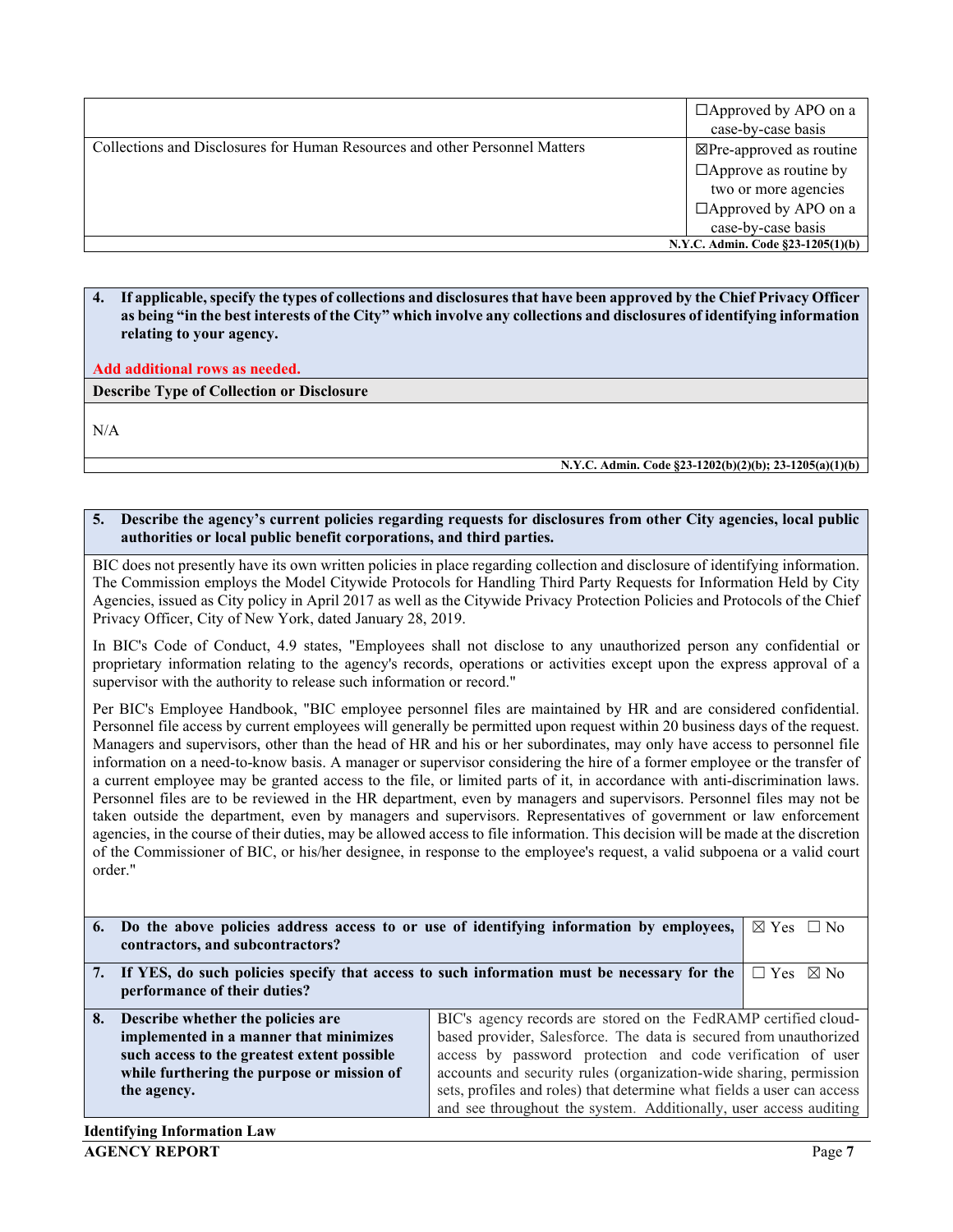| N.Y.C. Admin. Code §§23-1205(a)(1)(c)(1), and (4) |                                                                                                                                                                                                                                                                                                                                                                               |  |
|---------------------------------------------------|-------------------------------------------------------------------------------------------------------------------------------------------------------------------------------------------------------------------------------------------------------------------------------------------------------------------------------------------------------------------------------|--|
|                                                   | and field history tracking is enabled. On premises, BIC's in-house<br>data storage systems are accessible only by authenticated users and<br>all shared files are protected by a system that allows access to<br>each file only by personnel with the appropriate permission to do<br>so. Additionally, all cell phones issued by BIC's department are<br>password-protected. |  |

| 9. Describe the agency's current policies for handling proposals for disclosures of identifying information |
|-------------------------------------------------------------------------------------------------------------|
| to other City agencies, local public authorities or local public benefit corporations, and third parties.   |

| <b>Westchester County</b> | Requests are reviewed and disclosed pursuant to BIC's Memorandum of                        |
|---------------------------|--------------------------------------------------------------------------------------------|
| Department of Public      | Understanding ("MOU") with the agency. Disclosures further the purpose of the              |
| Safety                    | agency so that BIC is able to best evaluate applicants, licensees, and registrants, and to |
|                           | see if applicants have been truthful, been under investigation, or had issues with other   |
|                           | agencies.                                                                                  |
| New Jersey Department     | Requests are reviewed and disclosed pursuant to BIC's MOU with the agency.                 |
| of Law and Public         | Disclosures further the purpose of the agency so that BIC is able to best evaluate         |
| Safety                    | applicants, licensees, and registrants, and to see if applicants have been truthful, been  |
|                           | under investigation, or had issues with other agencies.                                    |
| The Port Authority of     | Requests are reviewed and disclosed pursuant to BIC's MOU with the agency.                 |
| New York and New          | Disclosures further the purpose of the agency so that BIC is able to best evaluate         |
| Jersey                    | applicants, licensees, and registrants, and to see if applicants have been truthful, been  |
|                           | under investigation, or had issues with other agencies.                                    |
| Federal Bureau of         | Requests are reviewed and disclosed pursuant to BIC's MOU with the agency.                 |
| Investigation             | Disclosures further the purpose of the agency so that BIC is able to best evaluate         |
|                           | applicants, licensees, and registrants, and to see if applicants have been truthful, been  |
|                           | under investigation, or had issues with other agencies.                                    |
| Other Law Enforcement     | Requests are reviewed and information is disclosed after discussion with BIC's Agency      |
| Agencies, frequently      | Privacy Officer, who is also the agency's General Counsel. Disclosures further the         |
| including various         | purpose of the agency so that BIC is able to best evaluate applicants, licensees, and      |
| federal, state and local  | registrants, and to see if applicants have been truthful, been under investigation, or had |
| prosecutors' offices and  | issues with other agencies.                                                                |
| investigatory agencies    |                                                                                            |
|                           |                                                                                            |
| Department of             | Requests are reviewed and disclosed pursuant to BIC's MOU with the agency.                 |
| Sanitation,               | Disclosures further the purpose of the agency so that BIC is able to assist the            |
| City of New York          | Department of Sanitation in administering commercial waste zones in New York City,         |
|                           | including with respect to evaluating potential zone awardees.                              |
| Future employers of       | The information is disclosed pursuant to regular human resources/personnel policy          |
| <b>BIC</b> employees      | when someone is applying for a new job after leaving her employment with BIC. HR           |
|                           | verifies when a person has been employed at BIC, under what title, and whether or not      |
|                           | there was a termination.                                                                   |
|                           |                                                                                            |
|                           | N.Y.C. Admin. Code §23-1205(1)(c)(2)                                                       |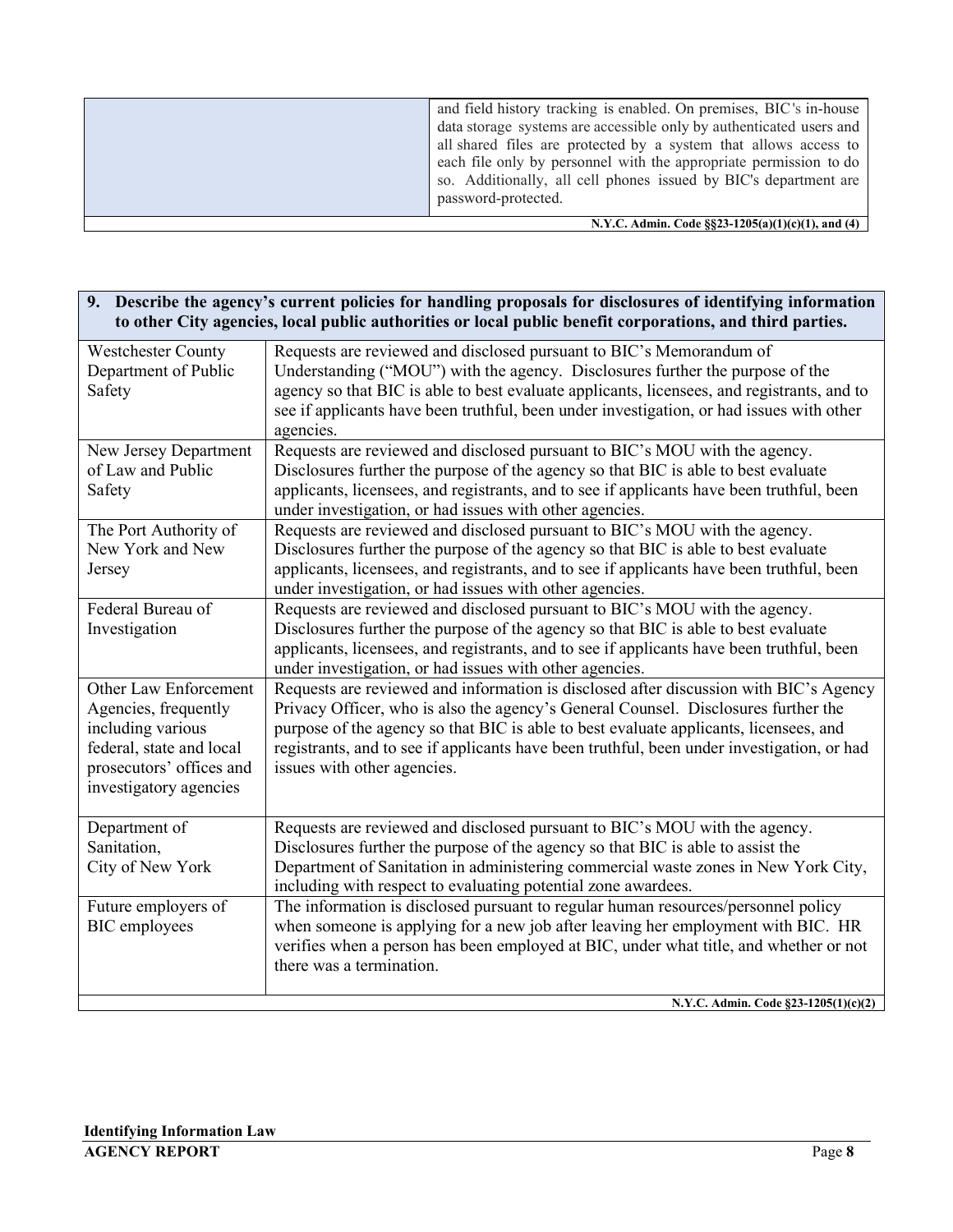**10. Describe the agency's current policies regarding the classification of disclosures as necessitated by the existence of exigent circumstances or as routine.**

For non-routine disclosures in exigent circumstances, the appropriate Commission personnel will request permission from BIC's Agency Privacy Officer to disclose the information.

**N.Y.C. Admin. Code §23-1205(a)(1)(c)(4)**

# **11. Describe the agency's current policies regarding which divisions and categories of employees within an agency make disclosures of identifying information following the approval of the privacy officer.**

| <b>Agency Sub-</b><br><b>General Category of</b><br>Function(s) or<br><b>Information</b><br>Sub-Division(s) |                                                                                                                                                                                                                                              | <b>Retention and Disclosure policy</b>                                                                                                                                                                                                                                                                                                                                                                                                                                                                                                                         |
|-------------------------------------------------------------------------------------------------------------|----------------------------------------------------------------------------------------------------------------------------------------------------------------------------------------------------------------------------------------------|----------------------------------------------------------------------------------------------------------------------------------------------------------------------------------------------------------------------------------------------------------------------------------------------------------------------------------------------------------------------------------------------------------------------------------------------------------------------------------------------------------------------------------------------------------------|
| Licensing                                                                                                   | Applications, fingerprint<br>results, photographs                                                                                                                                                                                            | The Licensing Unit processes all new and renewal applications, and<br>schedules certain employees of companies for fingerprinting and<br>photographs. This information is stored in the Commission's local<br>servers as well as the cloud-based online database, NIMBUS (a<br>Salesforce-based site).                                                                                                                                                                                                                                                         |
| Background<br>Investigation Unit<br>(BIU)                                                                   | Applications, appropriate<br>background research<br>(including from public<br>databases), criminal<br>histories, photographs                                                                                                                 | The BIU reviews all information contained in applications and checks<br>various public databases (Accurint, Westlaw, etc.) and social media for<br>information concerning applicants                                                                                                                                                                                                                                                                                                                                                                           |
| Legal                                                                                                       | Applications, BIU reports,<br>criminal histories,<br>vehicle/driver safety<br>information, photographs,<br>financial information as<br>disclosed by subpoena or by<br>submission of licensee<br>pursuant to Commission<br>Directive or audit | The Legal Unit reviews the application and its background (BIU)<br>report. The Legal Unit also reviews vehicle and driver safety<br>information relating to licensees, registrants, and applicants. The Legal<br>Unit may also when necessary issue subpoenas, conduct sworn<br>interviews, issue administrative violations, and take other steps, all in<br>an effort to adequately review an application. This information may<br>also be disclosed to law enforcement partners and agencies, with whom<br>some BIC has a Memorandum of Understanding (MOU). |
| Audit                                                                                                       | Applications, financial<br>information as disclosed by<br>subpoena or by submission<br>of licensee pursuant to<br>Commission Directive or<br>audit                                                                                           | The Audit Unit reviews companies' financial records, and conducts in-<br>person inspections of companies' books and records.                                                                                                                                                                                                                                                                                                                                                                                                                                   |
| Investigations                                                                                              | Applications, criminal<br>histories                                                                                                                                                                                                          | The Investigations Unit monitors the activity of companies and<br>ascertains whether any criminal activity or activity warranting an<br>administrative violation has occurred.                                                                                                                                                                                                                                                                                                                                                                                 |
| Human Resources<br>(HR)                                                                                     | Personnel, employee<br>benefits, medical/health<br>care coverage, payroll,<br>other related employee<br>information                                                                                                                          | The human resources division collects, discloses, and retains various<br>personnel-related information and records in the performance of core<br>administrative and human resource functions. This includes resumes of<br>job applicants, information concerning present employees (including<br>information regarding medical benefits, spousal information, and<br>residency/contact information), and former employees.                                                                                                                                     |

**N.Y.C. Admin. Code §23-1205(1)(c)(4)**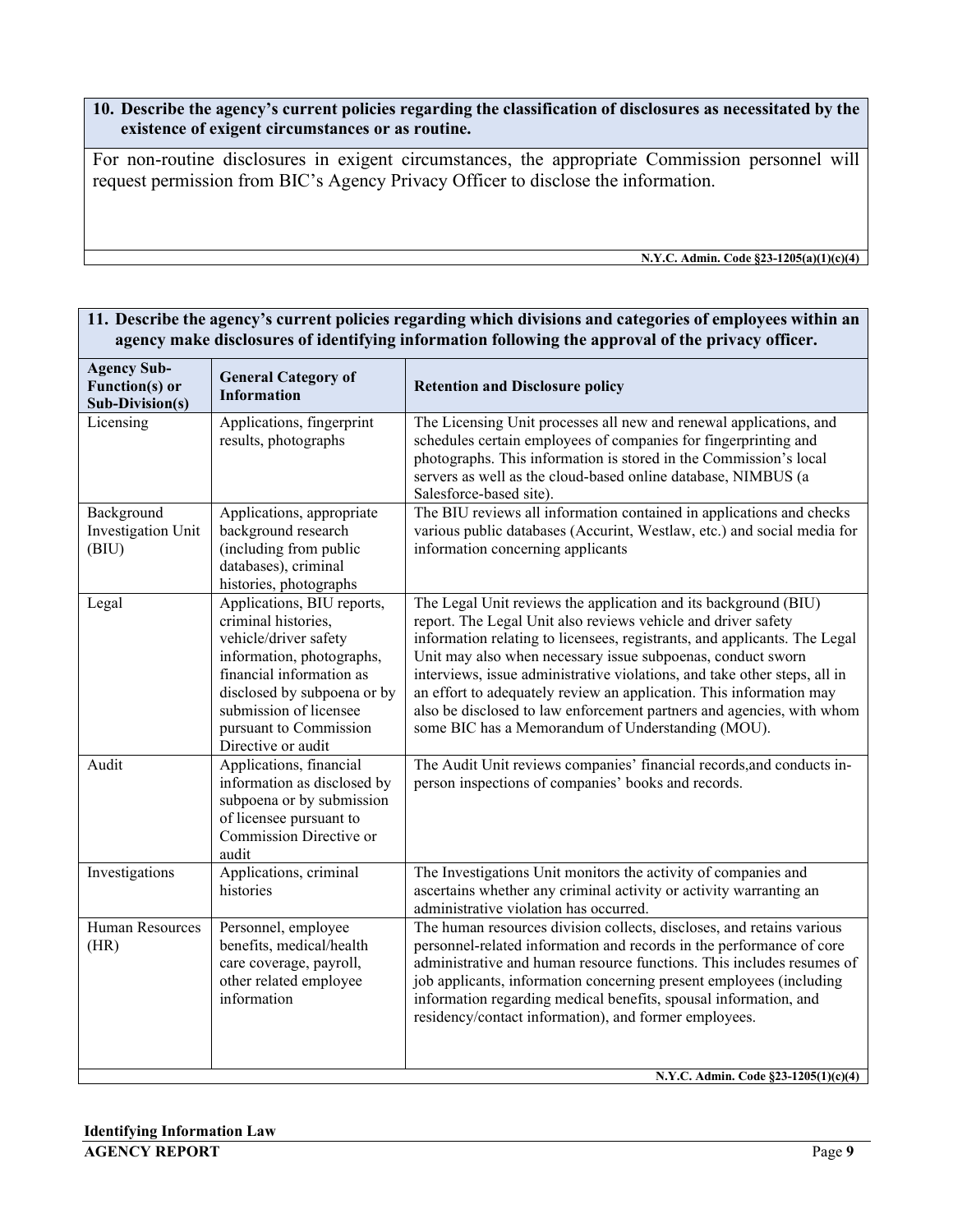# **12. Describe whether the agency has considered or implemented, where applicable, any alternative policies that minimize the collection, retention, and disclosure of identifying information to the greatest extent possible while furthering the purpose or mission of such agency.**

Commission records and the identifying information contained therein may be kept both physically – stored locally and by our contracted storage company, GRM – or electronically on BIC's cloud-based server, NIMBUS, and on BIC's local servers, accessible only by BIC employees.

As stated above, the Commission is required to collect various identifying information. These requirements are from both the N.Y.C. Admin. Code as well as the rules promulgated thereunder. There is no alternative to collecting this information. The information collected is necessary and vital to further BIC's core mission. For instance, information such as an individual's name, address, and date of birth helps BIC to identify individuals who have a criminal history, and ensures that the wrong person is not being investigated. Further, this information can be transmitted to another law enforcement agency – such as a federal, state or local prosecutor's office – should a further criminal investigation be merited. This information is also used on BIC's administrative subpoenas. Additionally, the information BIC collects is important to determine whether or not applicants are being candid on their applications.

The Commission also regulates the City's wholesale markets, which consist of the produce, meat and fish markets in Hunts Point in the Bronx, and the meat markets on Gansevoort Street in Manhattan and in Sunset Park, Brooklyn. Part of this regulation is the issuance of photo identification cards to employees in certain markets. First, knowing who works at the various markets helps the Commission in identifying individuals during a criminal or regulatory investigation. Second, in the event of an incident at the markets (fire, terrorist incident, etc.), and hopefully as a means of prevention of such an incident, it is crucial for the Commission to know who is at these markets every day. The questions the Commission asks on its applications that collect identifying information are legally required, but the Commission does not ask for this information blindly. Rather, this information is routinely collected for the specific purposes of criminal and regulatory investigations and public safety.

BIC seeks to further these core purposes of the agency – as well as the areas relating to new legislation regarding vehicle emissions; environmental, safety and health standards, including traffic safety; labor union registration; and commercial waste zones – while minimizing the collection, retention, and disclosure of identifying information to the greatest extent possible.

**N.Y.C. Admin. Code §23-1205(a)(4)**

#### **13. Describe the agency's use of agreements for any use or disclosure of identifying information.**

The Commission's APO and the APO of the NYPD have designated disclosure and collection of identifying information as routine. The Commission also presently has MOUs with the following agencies/public entities: Westchester County Department of Public Safety, the New Jersey Department of Law and Public Safety, The Port Authority of New York and New Jersey, the Federal Bureau of Investigation, and the Department of Sanitation of the City of New York. Information is disclosed in coordination with these agencies to review and evaluate applicants, licensees, and registrants, and to coordinate with respect to criminal and regulatory investigations. Requests for information are reviewed and disclosed pursuant to our MOUs. Disclosures further the purpose of the agency so that BIC is able to best evaluate applicants, licensees, and registrants, and to see if applicants have been truthful, been under investigation, or had issues with other agencies.

**N.Y.C. Admin. Code §23-1205(a)(1)(d)**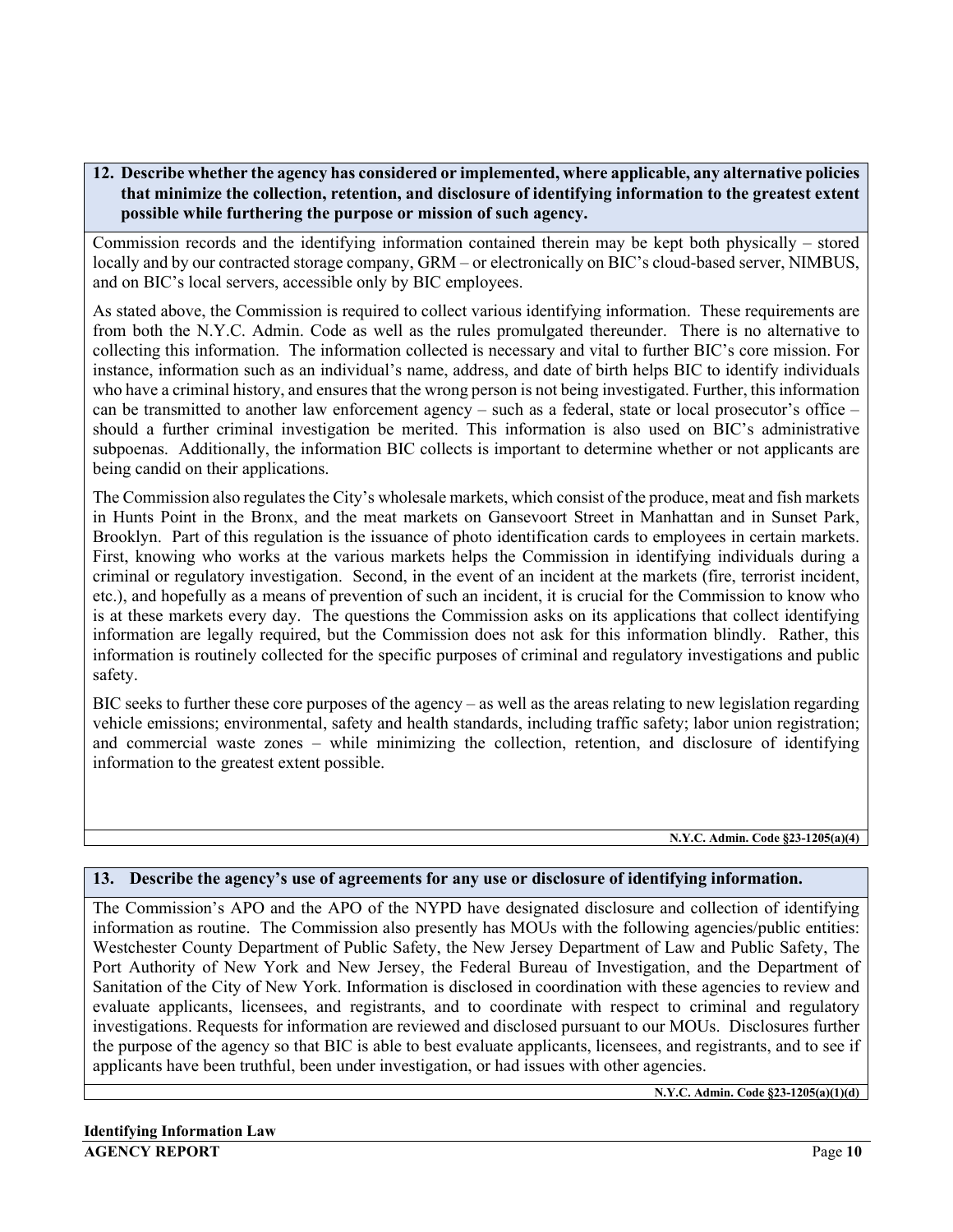**14. Using the table below, specify the types of entities requesting the disclosure of identifying information or proposals for disclosures of identifying information, and for each entity, describe (1) the reasons why an agency discloses identifying information to such entity, and (2) why any such disclosures furthers the purpose or mission of such agency.**

**Add additional rows as needed.**

| <b>Type of Entity</b>                                          | <b>Description of Reason for Disclosure</b>                                                                                                                                                                                                                                  | Description of how disclosure furthers the purpose or mission of<br>the agency                                                                                                                                                                                                                                                                                                                                                                                                                                                                |  |
|----------------------------------------------------------------|------------------------------------------------------------------------------------------------------------------------------------------------------------------------------------------------------------------------------------------------------------------------------|-----------------------------------------------------------------------------------------------------------------------------------------------------------------------------------------------------------------------------------------------------------------------------------------------------------------------------------------------------------------------------------------------------------------------------------------------------------------------------------------------------------------------------------------------|--|
| Local, State, or Federal Agency                                | An agency may conduct an investigation of an applicant,<br>licensee, or registrant for potential violation of criminal or<br>administrative violation. The Commission, as a law<br>enforcement and regulatory agency, assists various agencies<br>with these investigations. | The Commission is charged with ensuring the industries it regulates<br>are free from criminality. Partnering with other agencies to<br>investigate applicants, licensees, and registrants to protect the City of<br>New York is central to BIC's core mission.                                                                                                                                                                                                                                                                                |  |
| Local, State, or Federal Agency                                | To prevent fraud, waste, and abuse                                                                                                                                                                                                                                           | The Commission, in performing its routine reviews, may discover an<br>individual or company is perpetuating a fraud on the public. This<br>information is then relayed to the appropriate authorities.<br>The Commission may disclose identifying information in order to<br>seek advice regarding a request for information under FOIL, or as<br>part of information released in response to a FOIL request, provided<br>appropriate agency personnel determines that disclosure of such<br>information is permissible under applicable law. |  |
| A Member of the Public                                         | <b>FOIL Request</b>                                                                                                                                                                                                                                                          |                                                                                                                                                                                                                                                                                                                                                                                                                                                                                                                                               |  |
| Approved vendors/consultants of<br>a New York City agency      | Conduct of studies and preparation of reports directly relating<br>to BIC's purpose and mission                                                                                                                                                                              | Conduct of studies and preparation of reports can assist BIC, as well<br>as licensees, registrants, applicants, and members of the public<br>assess and address issues that are central to BIC's purpose and<br>mission.                                                                                                                                                                                                                                                                                                                      |  |
| The New York City Law<br>Department and Corporation<br>Counsel | Disclosure in Litigation                                                                                                                                                                                                                                                     | When the agency is a party to or has an interest in litigation or other<br>legal proceeding, such as when the agency is sued pursuant to an<br>Article 78 proceeding, the Commission may disclose relevant<br>identifying information before an adjudicative or administrative<br>body, an arbitrator, to the NYC Law Department or other counsel<br>representing the agency or its employees, in accordance with<br>applicable law.                                                                                                          |  |
| Future Employer of<br><b>Current/Former BIC Employees</b>      | Collections and Disclosures for Human Resources and other<br><b>Personnel Matters</b>                                                                                                                                                                                        | The Commission may collect and disclose identifying information in<br>the course of performing human resources and other personnel<br>related matters, including, but not limited to, new hire processing,<br>retiree and benefits processing, payroll processing, equal<br>employment opportunity matters, training, occupational health and<br>safety matters, professional development, etc.<br>N.Y.C. Admin. Code §23-1205(1)(e)                                                                                                          |  |

**-** *Proceed to Next Question on Following Page***-**